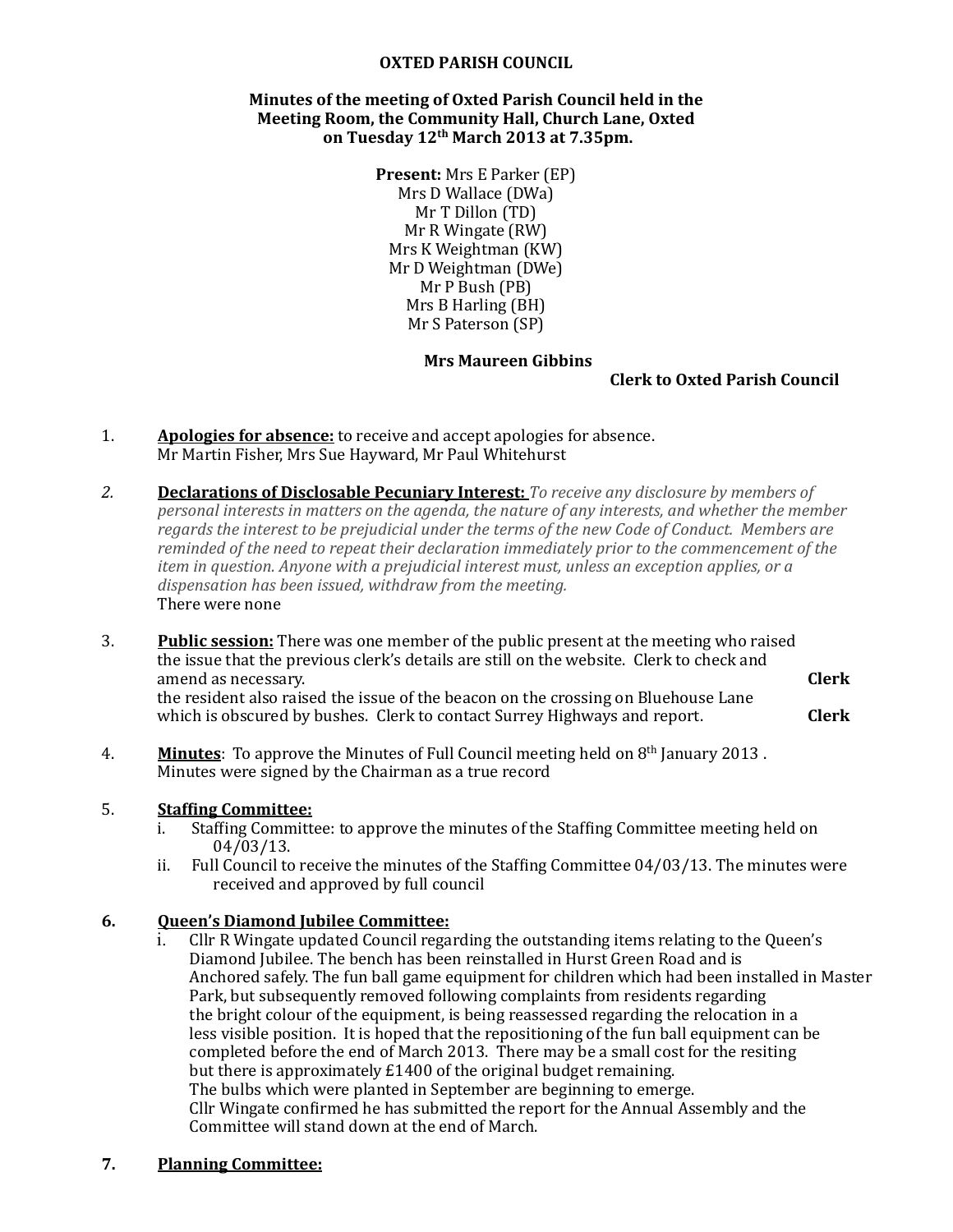- i. Planning Committee: to approve the minutes of the Planning Committee meetings held on 15/01/13, 05/02/13 and 26/02/13.
- ii. Full Council to receive the minutes of the Planning Committees  $15/01/13$ ,  $05/02/13$  and 26/02/13. The minutes following the three meetings were approved and received by the Council.

# **8. Finance & General Purposes Committee:**

- i. Finance & General Purposes Committee: to approve the minutes of the Finance & General Purposes meeting held on 29/01/13.
- ii. Full Council to receive the minutes of the Finance & General Purposes Committee 29/01/13. The minutes following the  $F & G$ P meeting were approved and received by the Council.

### **9. Burial Ground Committee:**

- Burial Ground Committee: to approve the minutes of the BG Committee meeting held on 05/03/2013.
- ii. Full Council to receive the minutes of the BG Committee  $0.05/03/13$ . The minutes following the Burial Ground meeting were approved and received by the Council
- iii. Plot size and memorials Cllr D Weightman reported that a resident attended the last Burial Ground meeting and complained that the issues he had raised in a letter had not been satisfactorily addressed. The resident has requested an increase in the pot size from 2ft  $6 \times 5$ ft to 3ft x 6ft plus approval of a double memorial over both plots. It was agreed by Full Council that the plots were purchased on the basis of the regulations and that no variance on these is possible. Cllr D Weightman and the Clerk to draft a firm but kind reply to the **DWe** resident. **Clerk**

Cllr D Weightman confirmed a site plotting meeting is being held at the burial site on Saturday  $6<sup>th</sup>$  April. Due to a number of issues the Clerk is convening a site meeting with the funeral directors to reinforce the regulations. **Clerk** 

iv. The Clerk has received a complaint from a relative regarding the level of fees for a non residential burial when one member of a family is buried and owns a plot. Clerk has provided a copy of the complaints procedure to the relative which is now to be adhered to. Cllrs. D Weightman, Bush and Harling will sit on the panel and Cllrs Parker, Wallace and Dillon will sit on the Appeals panel. The Clerk will circulate possible dates to all relevant councillors. **Clerk** 

## **10.** Chairman's announcements

The Chairman thanked everyone for their good wishes during her recent illness.

i. Notice Boards – The Chairman stressed the importance of agendas being put on notice boards and for the boards to be kept up-to-date. Cllr B Harling has been removing tacks which have been used to secure notices. It was agreed that only drawing pins are to be used. Cllr P Bush offered to help with the removal of the offending tacks if required. It was further agreed that only Council notices and charity notices are to be on the notice boards and not Private organisations.

Cllr K Weightman enquired as to the situation regarding the refurbishment of the notice board with sundeala board at the end of Gordons Way. Clerk was not aware of the issue but agreed to follow up. **Example 20 Clerk** Cllr B Harling reported that the double sided board on Pollards OakRoad

- by the shops requires repairing. Clerk will organise the repair. **Clerk**
- ii. Annual Reports The Chairman requested that all reports be submitted to the Clerk by  $22<sup>nd</sup>$  March at the latest to enable the Clerk to circulate to Council members for comment as required. **CLL CLL CLL CLL CLL CLL CLL**

## **11.** Clerk's report: on actions taken since the last meeting. Attached

The Clerk confirmed the actions undertaken since the last meeting. The Clerk met with the MD of Proground Ltd and agreement was reached regarding the upkeep of the Oxted Memorial. It was proposed by Cllr D Weightman and seconded by Cllr D Wallace that the contract with Biffa be terminated and that Proground Ltd take over the removal of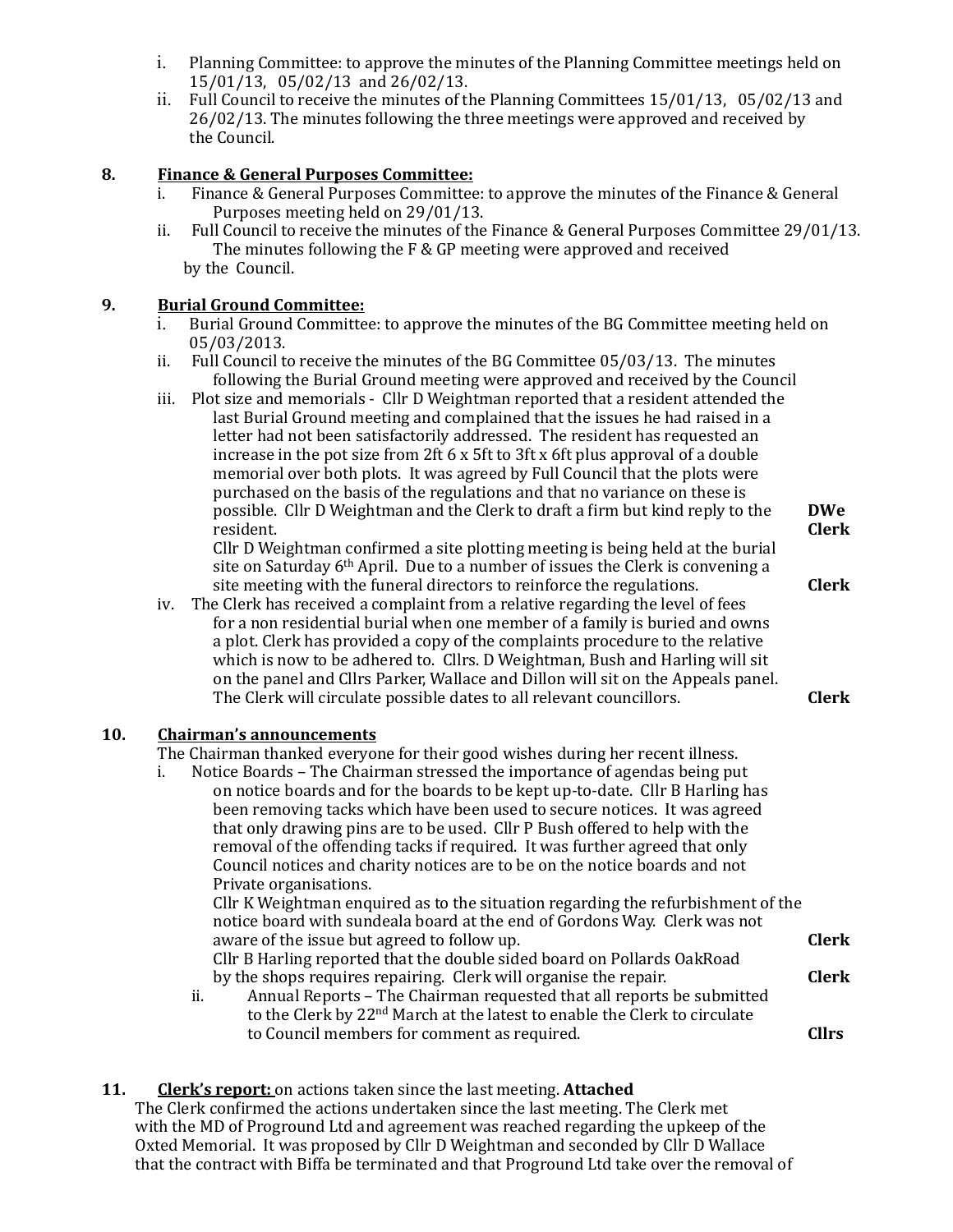|     | refuse from the Burial ground; the motion was carried by Council.                                                                                                                                                                                                                                                                                                                                                                                                                                                                                                  | <b>Clerk</b> |
|-----|--------------------------------------------------------------------------------------------------------------------------------------------------------------------------------------------------------------------------------------------------------------------------------------------------------------------------------------------------------------------------------------------------------------------------------------------------------------------------------------------------------------------------------------------------------------------|--------------|
|     | Cllr R Wingate raised the issue regarding the number of $F \& GP$ meetings. It was agreed<br>that the meeting to approve the Grant applications can be authorized at the Council<br>meeting on $14th$ May. Grant applications are due in by $1st$ May and the Grant Working<br>Party consisting of Cllrs. K Weightman, Harling, Wallace, Paterson and Bush will meet<br>on 7 <sup>th</sup> May to consider the applications. Clerk to issue the application notices for the<br>notice boards. Venue for the Working Party meeting to be confirmed.<br><b>Clerk</b> |              |
|     | The Clerk tabled the request for payroll to be undertaken by an independent Payroll<br>Clerk. A number of other Parish Councils are going down this route whereby the Clerk is<br>the sole employee. The cost of the service is £40 per annum. The council approved the<br>request subject to agreement by Cllr Fisher.                                                                                                                                                                                                                                            | <b>Clerk</b> |
|     | 12. <b>Correspondence:</b> as listed in Appendix 1 Attached<br>Grit licences have been received by the Clerk; the Chairman confirmed that the grit bins are<br>in-situ although one is located in Limpsfield. The Chairman also confirmed that the grit bin<br>for between Holland Road and Mill Lane is in hand with Nick Skellett.                                                                                                                                                                                                                               |              |
|     | The Clerk will follow up the situation regarding the missing grit bin outside Moorhouse<br>School.                                                                                                                                                                                                                                                                                                                                                                                                                                                                 | <b>Clerk</b> |
|     | The Council agreed to renew the subscription to Surrey Hills Society in the sum of $E20$ ; the<br>Cheque will be signed following this meeting.                                                                                                                                                                                                                                                                                                                                                                                                                    |              |
|     | 13. Annual Parish Assembly - Monday 29th April 2013:<br>The York Rooms are booked for arrival at 1845<br>Surrey & Sussex Probationary Service is speaking<br>As many as possible to help set up - 7pm all councillors to set up table and chairs, York<br>Rooms has its own crockery and glasses<br>Tablecloth and Biscuits - Denize Wallace<br>Flowers - Karen Weightman<br>Crisps - Terry Dillon                                                                                                                                                                 |              |
|     | Water, jug and glasses - Liz Parker<br>Wine - Martin Fisher clerk to ask<br>Fruit juice, sparkling water - Robert Wingate<br>Milk, tea, coffee - Barbara Harling<br>Badges - Maureen Gibbins (clerk)<br>7:30 2 councillors to greet VIPS - Liz Parker & David Weightman<br>All councillors keep eye out for visitors<br>Denize Wallace & Robin Parker to serve tea & coffee<br>9:30 all to help clear up                                                                                                                                                           | <b>Clerk</b> |
|     | Clerk agreed to include SCC - Highways - on agenda in future                                                                                                                                                                                                                                                                                                                                                                                                                                                                                                       | <b>Clerk</b> |
| 14. | <b>Items for consideration at future meetings</b><br>Parish Newsletter - clerk updated council on proposal. General agreement - issues<br>a.<br>around distribution. On May agenda, costings, delivery, website<br>b. General discussion re planning applications but left to planning meetings                                                                                                                                                                                                                                                                    |              |

## 15. **Finance**

i. To agree the cheque list, as listed in appendix 2 **Attached** 

Proposed: Cllr Terry Dillon Seconded: Cllr David Weightman